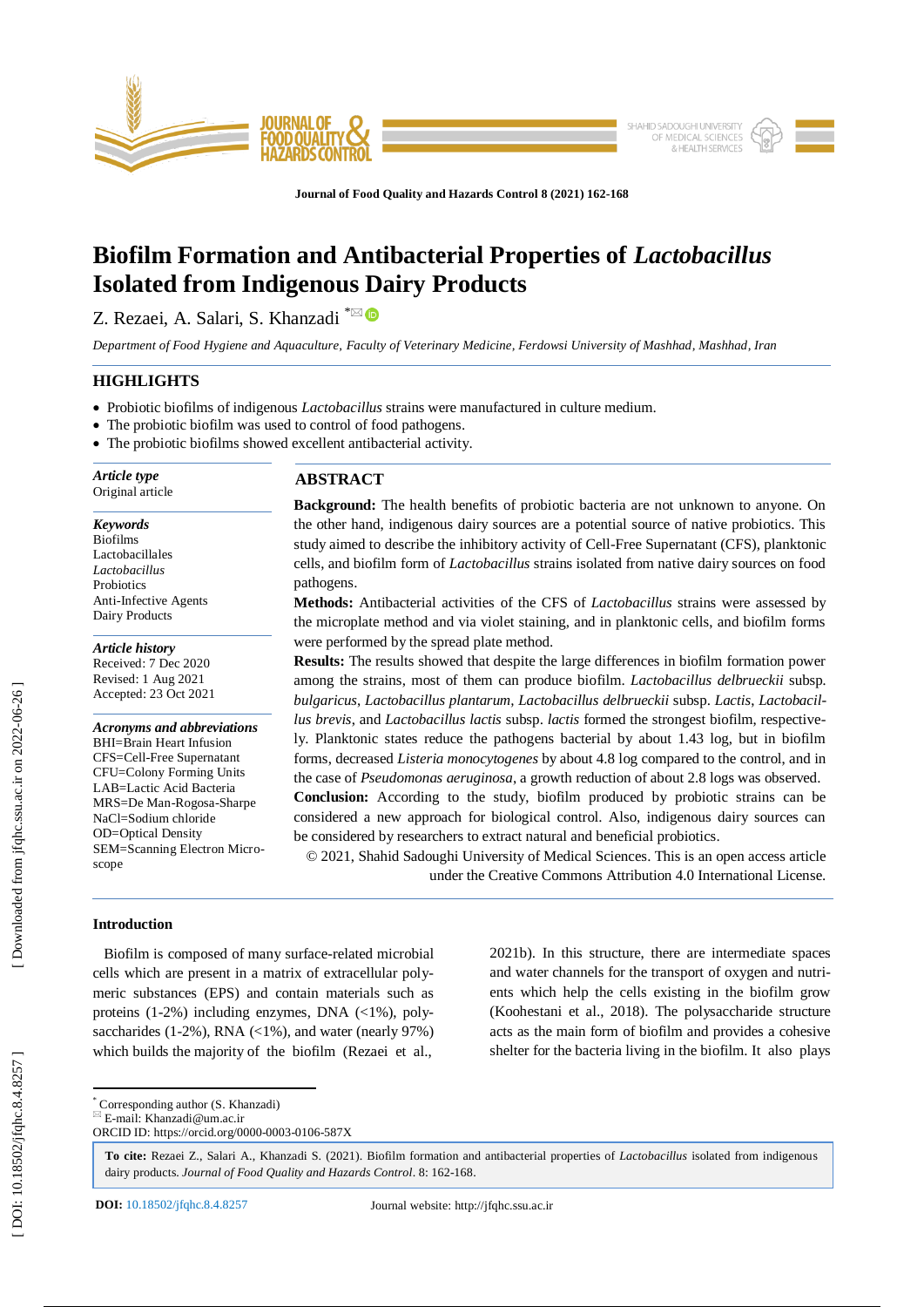a significant role in the functioning of different biofilm communities. For instance, it prevents some antimicrobial drugs from entering the biofilm and limits the release of environmental compounds from entering into the biofilm (Rezaei et al., 2021a; Salas-Jara et al., 2016). To date, scientists have looked at bacterial biofilms as a serious dilemma, and biofilms have been a serious problem for researchers, industry, and health professionals around the world (Moori Bakhtiari and Javadmakoei, 2017) . *Listeria monocytogenes* is a food -related pathogen that can cause serious infections in susceptible individuals. *L. monocytogenes* can form biofilms at the food processing tools, thereby transmitting contamination to food and threatening public health (Di Ciccio et al., 2012; Warke et al., 2017).

 *Pseudomonas aeruginosa* is an opportunistic pathogen found in the soil and causes disease in humans, animals, and plants. This bacterium plays an important role in causing acute and chronic infections due to its capability to form biofilms (Kyere et al., 2020). On the other hand, dairy products are the best carriers of probiotics. If native probiotics can be identified successfully, they are beneficial for people in several ways because the isolated environment is compatible with the food environment of many industries, especially the dairy industry. Besides, food pathogens have caused the most problems in the dairy industry and are very common. Hence, the presence of probiotic bacteria of dairy origin turns the threat of biofilm to an opportunity (Furukawa, 2015; Guerrieri et al., 2009; Sadishkumar and Jeevaratnam, 2017)

 The genetic resources in Iran's ecosystem are excellent sources for producing starters and probiotics. If new probiotics can be discovered from these sources, a unique property can be obtained which cannot be found in commercial strains. It is worth mentioning that most of the available commercial strains are genetically modified, which makes its usage a controversial issue. In this study, the strains were screened to select strains that could produce biofilms and have an antibacterial effect on pathogens in cases where biofilm problems of pathogens are considered a natural defense barrier and are used as a substitute for detergents and antibiotics (Khiralla et al., 2015; Ouali et al., 2014) . The supernatant of the Lactic Acid Bacteria (LAB) also exhibits biofilm removal activity against food-borne pathogen (Aminnezhad and Kasra-Kermanshahi, 2014; Wang et al., 2013).

 In this regard, the purpose of the present study was to evaluate antibacterial and biofilm removal activity of planktonic, biofilm, and cell -free supernatant (CFS) of *Lactobacillus* strain against *L. monocytogenes* and *P. aeruginosa* .

## **Materials and methods**

#### *Bacterial strains and growth conditions*

 Nineteen strains of LAB were isolated from indigenous dairy sources such as yogurt, milk, and cheese (Edalatian et al., 2012; Hajimohammadi Farimani et al., 2016) (Table 1*). Lactobacillus* strains were subcultured from a stock culture [De Man -Rogosa -Sharpe broth (MRS) (Merck, Germany) containing 20% glycerol (v/v)] on MRS agar medium (Merck, Germany) and incubated for 72 h at 37 °C under microaerophilic conditions by using an anaerobic jar and Gas Pack C (Merck, Germany) (Aoudia et al., 2016) .

#### *Biofilm assay*

One ml of culture medium containing  $1.5 \times 10^8$  Colony Forming Units (CFU)/ml from each strain was poured into each well and incubated at 30 °C for 48 h. After incubation, the culture medium was drained from the wells and washed twice with 0.5 ml of 150 mM sodium chloride (NaCl) solution. The microplate was then stained for 45 min with 1 ml of 0.05% (v/v) of crystalline violet solution and washed twice. One ml of 96% ethanol (v/v) was added to each well, and the optical density (OD) was determined at 430 and 595 nm (Aoudia et al., 2016). Adhesion rate was set to be B and can be calculated as followings: (Chen et al., 2017; Zhang et al., 2013)

$$
B = \frac{OD_{430} - OD_C}{OD_{595} - OD_C}
$$

OD <sup>C</sup> refer to the optical density value in the Control. No biofilm producer=B<0.1; Weak biofilm producer=0.1≤B<0.5; Moderate biofilm producer=0.1≤B<1; Strong biofilm producer=B≥1.

## *Antibacterial activity*

 The antibacterial activity of probiotic bacteria on food pathogens was investigated in three models: biofilm, planktonic form, and CFS.

## *-Antibacterial effect of probiotic biofilm*

 The selected strain formed biofilm, which could produce strong biofilms biofilms *(Lactobacillus plantarum* and *Lactobacillus delbrueckii* subsp*. bulgaricus*). After the incubation time, the culture was omitted from wells, and the microplates were washed twice with 500 ml of 150 mM NaCl solution. Then, 1 ml per well of fresh Brain Heart Infusion broth (BHI; Merck, Germany) was inoculated with  $1.5 \times 10^8$  CFU/ml of each pathogenic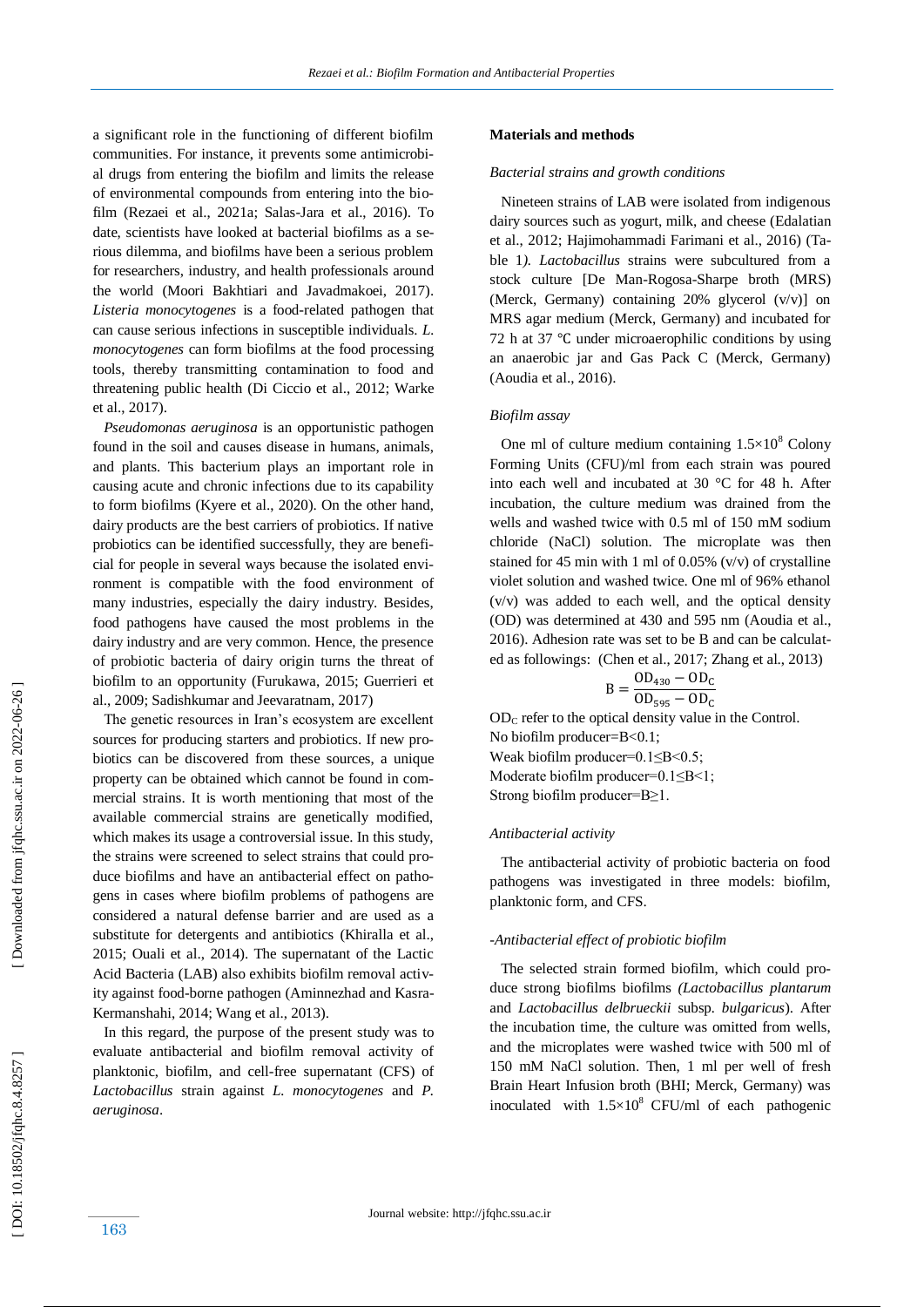bacteria (*L. monocytogenes* ATCC7644 as well as *P. aeruginosa* PTCC1074) was dispensed in a microplate with 24 -well containing LAB biofilm and incubated for 48 h at 30 °C. After the incubation time, the medium was removed from each well, the microplates were washed twice with 500 ml of 150 mM NaCl solution. The number of *L. monocytogenes* and *P. aeruginosa* were counted by the spread plate method in selective media (Oxford - *Listeria* -Selective -Agar (Base) and *Pseudomonas* agar base, respectively). The control sample biofilm of the pathogen was formed similar to *Lactobacillus* biofilm (Aoudia et al., 2016) .

## *-Antibacterial effect of planktonic cells of probiotics*

 One ml per well of fresh MRS broth culture was inoculated with  $1.5\times10^8$  CFU/ml of *lactobacillus* strains (*L. plantarum* and *L. delbrueckii* subsp*. bulgaricus*) and was dispensed in a 24 -wells microplate. Subsequently, 1 ml of it was added per well of fresh BHI broth inoculated with 1.5×10 <sup>8</sup> CFU/ml of each pathogenic bacteria (*L. monocytogenes* ATCC7644 and *P. aeruginosa* PTCC 1074) and incubated for 48 h at 30 °C. After incubation time, the medium was removed from each well, and the microplates were washed twice with 500 ml of 150 mM NaCl solution. Evaluation of microorganisms was performed by the spread plate method. For each test, 1 ml of the samples was mixed with 9 ml of sterile peptone water.

 After sequential dilutions, appropriate dilutions were plated on set Oxford-Listeria-Selective-Agar (Base (Merck)) for *L. monocytogenes* and *Pseudomonas* agar base (Merck) for *P. aeruginosa* and incubated at 37 °C for 72 h. The total counts of the viable bacteria were reported as log CFU/g. All the experiments were performed in triplicate, which means that each experiment was repeated at least three times (Aoudia et al., 2016) .

## *-Antibacterial effects of cell -free supernatant of probiot* $i$  $c$   $s$

To prepare the CFS of the selected LAB,  $1.5 \times 10^8$ CFU/ml of each LAB was inoculated into sterile distilled water. The sample was subjected to ultrasonic vibration (60 Hz for 5 min) to fragment the membrane of cells and centrifuged (4,000 g, 10 min, 4  $^{\circ}$ C). Then,  $1.5 \times 10^{8}$ CFU/ml of each pathogenic bacterium were inoculated into BHI broth and was poured into each well of a 24 well microplate and then, 0.1 ml of supernatant was added to each well. After incubation, washing and staining, OD was determined at 595 nm (Aoudia et al., 2016; Zamani et al., 2017) .

## *Investigation of biofilm structure by Scanning Electron Microscope (SEM)*

 The probiotic bacterium *L. plantarum* isolated from cheese was selected. The biofilm was formed according to the instructions of the previous step. After washing with sterile distilled water, structure was examined under a SEM. Biofilm was fixed in 2.5% glutardialdehyde solution in 10 mM sodium cacodylate buffer for 24 h at 4 °C. Then, washed thrice for 15 min in 10 mM sodium cacodylate buffer by gentle mixing at room temperature, dehydrated in a graded ethanol series (50, 70, 80, 90, 95, and 100%). The samples were air -dried, placed on SEM stub, coated with gold/palladium by Sputter Coater device Model SC7620 (England), and investigated by a LEO 1450 VP SEM (Zeiss, Germany) with resolution 2.5 nm and maximum voltage 35 kv (Stefania et al., 2017).

## *Statistical analysis*

 The experiment was conducted according to a completely randomized factorial design with three replications. Analysis of variance (ANOVA) was carried out using Minitab software (Minitab Release 16, Minitab Inc., and (USA)). Significant differences in treatment means were compared using the Tukey method at 5% significance level.

## **Results**

 The strains were divided into four groups: strong, moderate, weak, and non-biofilm-producing according to biofilm formation capability. Five strains were able to form a strong biofilm. Eight strains were the able to produce moderate biofilms. Four strains formed poor biofilm and two strains did not have biofilm production. The strains that formed the strongest biofilm are *L. delbrueckii*, *L. plantarum*, *L. delbrueckii* subsp. *lactis*, *Lactobacillus brevis*, and *Lactobacillus Lactis* subsp *lactis.* The present study results revealed that the majority of strains could form biofilms, but the density and thickness of the biofilm formed can be slightly different depending on the species. For instance, *L. plantarum,* and *L. delbrueckii* subsp*. bulgaricus* formed a more cohesive and stronger biofilm and have been a residual OD>1 at a wavelength of 595 nm .

 The antibacterial activity of *Lactobacillus* strains was examined in biofilm, planktonic, and CFS form on the growth of food pathogenic bacteria (*L. monocytogenes* ATCC7644 and *P. aeruginosa* PTCC1074). As shown in Table 2, in the presence of *L. delbrueckii* subsp. *Bulgaricus* and *L* . *plantarum* biofilm, the ability to produce biofilm by *L. monocytogenes* decreased about 5 and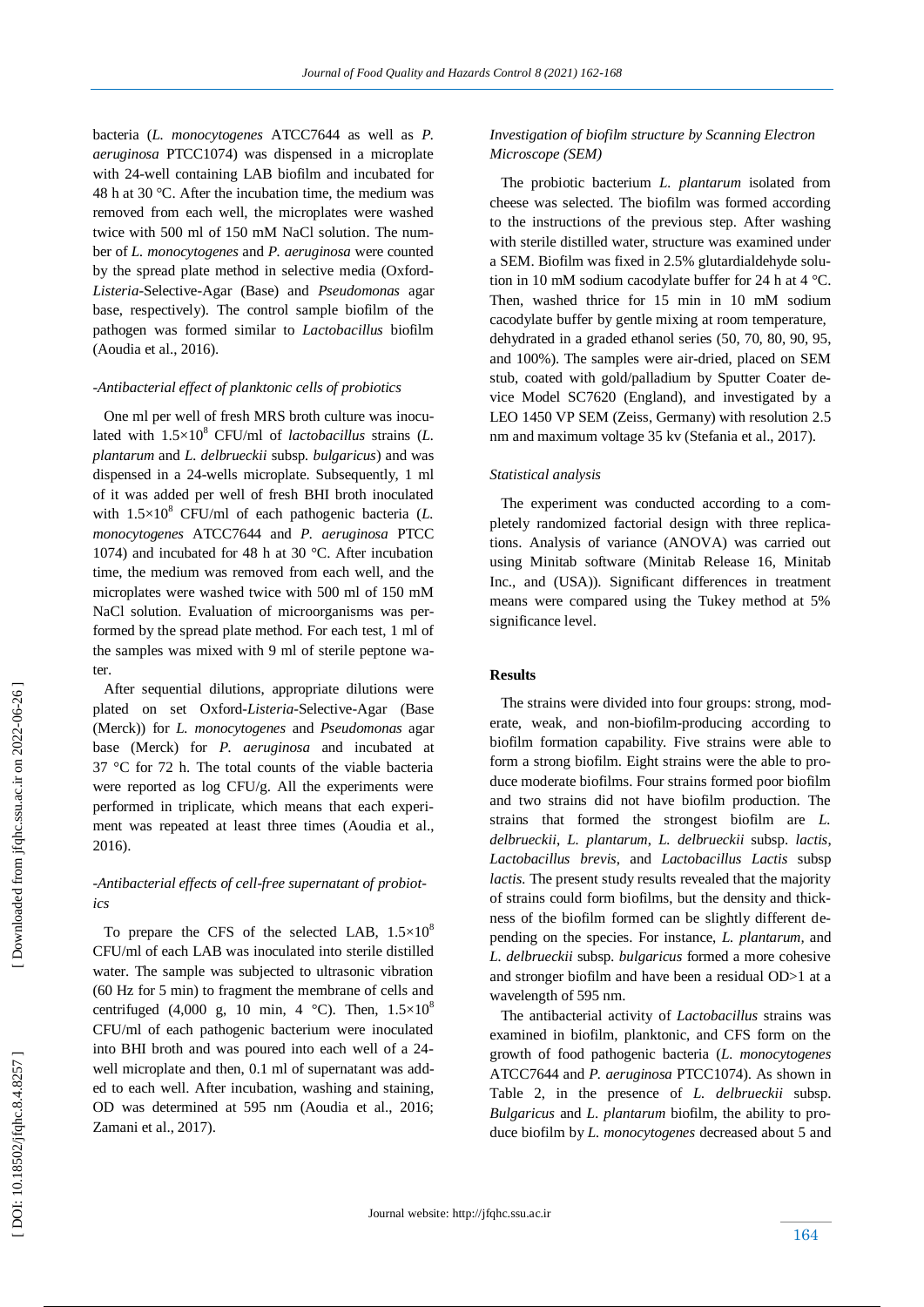4.7 log compared to the control (*L. monocytogenes* biofilm), respectively. In the case of *P. aeruginosa,* a growth reduction of about 3 and 2.7 logs was observed in the presence of biofilms of *L. delbrueckii* subsp*. bulgaricus*  and *L. Plantarum*, respectively. The results of the antibacterial activity of probiotics in the planktonic form on the growth of pathogens showed that these bacteria can also reduce the growth of pathogens in plankton form. For example, *L. delbrueckii* subsp. *bulgaricus,* in the planktonic form, reduced the growth of *L. monocytogenes* about 1.4 logs and *P. aeruginosa* about 1.47 logs. Also, the planktonic form of *L. Plantarum* decreased the growth of *L. monocytogenes* and *P. aeruginosa* about 1.19 and 0.87 logs, respectively. A comparison of antibacterial results in both biofilm and planktonic forms showed that the antibacterial effect in biofilm form was more stronger and intense. The results indicated that a significant effect of treatments on *L.* 

*monocytogenes* growth and biofilm was more effective but no difference was observed between *L. plantarum* and *L. bulgaricus* on *L. monocytogenes*. CFS of *L. delbrueckii* subsp. *bulgaricus* reduce OD of *L. monocytogenes* to 1.5. On the other hand, in the presence CFS of *L. plantarum*, a value of OD was obtained 1.8, while OD value of control sample was 2.8. The results revealed a significant effect of CFS on the growth rate of *P. aeruginosa* and *L. monocytogenes*, while there was no difference between CFS of *L. delbrueckii* subsp*. bulgaricus* and CFS of *L* . *plantarum* on the growth of *pseudomonas* spp.

 CFS of *L. delbrueckii* subsp. *bulgaricus* reduce d OD of *P. aeruginosa* to 1.4. On the other hand, in the presence CFS of *L. plantarum*, a value of OD was obtained 1.6, while OD value of control sample was 2.7. Figure 1 shows the biofilm -forming *L. plantarum.*

**Table 1:** *Lactobacillus* strains isolated from traditional dairy products

| Lactobacillus strains                   | <b>Incubation Tem-</b><br>perature $(^{\circ}C)$ | <b>Isolation Source</b> | Reference                               |
|-----------------------------------------|--------------------------------------------------|-------------------------|-----------------------------------------|
| Lactobacillus delbrueckii subsp. lactis | 42                                               | <b>Yogurt</b> Toomaq    |                                         |
| L. delbrueckii subsp. lactis            | 42                                               | <b>Yogurt Toomaq</b>    |                                         |
| L. delbrueckii subsp. bulgaricus        | 42                                               | Yogurt Hamzeh-khanloo   | Hajimohammadi<br>Farimani et al. (2016) |
| L. delbrueckii subsp. lactis            | 42                                               | Hamzeh-khanloo          |                                         |
| L. delbrueckii subsp. bulgaricus        | 42                                               | Yogurt Kenarkhaneh      |                                         |
| Lactobacillus plantarum                 | 30                                               | Cheese                  |                                         |
| L. plantarum                            | 30                                               | Cheese                  |                                         |
| Lactobacillus Lactis ssp lactis         | 37                                               | Milk                    |                                         |
| L. Lactis ssp lactis                    | 42                                               | Milk                    |                                         |
| L. Lactis ssp lactis                    | 42                                               | Milk                    |                                         |
| L. plantarum                            | 30                                               | Milk                    |                                         |
| Lactobacillus brevis                    | 30                                               | Milk                    |                                         |
| L. plantarum                            | 37                                               | Milk                    |                                         |
| L. Lactis ssp lactis                    | 37                                               | Cheese                  | Edalatian et al. (2012)                 |
| L. plantarum                            | 37                                               | Cheese                  |                                         |
| L. plantarum                            | 30                                               | Cheese                  |                                         |
| L. plantarum                            | 30                                               | Cheese                  |                                         |
| L. plantarum                            | 30                                               | Cheese                  |                                         |
| L. plantarum                            | 37                                               | Cheese                  |                                         |

\* Incubation time was 72 h for all strains.

**Table 2**: Antagonistic activity of *Lactobacillus* strains in biofilm and planktonic form on the growth of food pathogenic

| <b>Treatment</b>         |                                             | Food pathogen             |                             |
|--------------------------|---------------------------------------------|---------------------------|-----------------------------|
|                          |                                             | Listeria monocytogenes    | Pseudomonas aeruginosa      |
| Biofilm of probiotics    | Lactobacillus delbrueckii subsp. bulgaricus | $3.3+0.1$ <sup>c</sup>    | $5.3 \pm 0.11$ <sup>b</sup> |
|                          | Lactobacillus plantarum                     | $3.6+0.01$ °              | $5.6 \pm 0.31$              |
| Planktonic of probiotics | L. delbrueckii subsp. bulgaricus            | $6.9+0.35^{b}$            | $7.1 + 0.56$ <sup>a</sup>   |
|                          | L. plantarum                                | $7.11+0.4b$               | $7.43+0.14^{\text{a}}$      |
| Control`                 |                                             | $8.3 + 0.03$ <sup>a</sup> | $8.3 + 0.04$ <sup>a</sup>   |

\* Biofilm of *Listeria monocytognes* and *Pseudomonas aeruginosa*

Mean values in the same column followed by different superscript letters are significantly different  $(p \le 0.05)$ 

165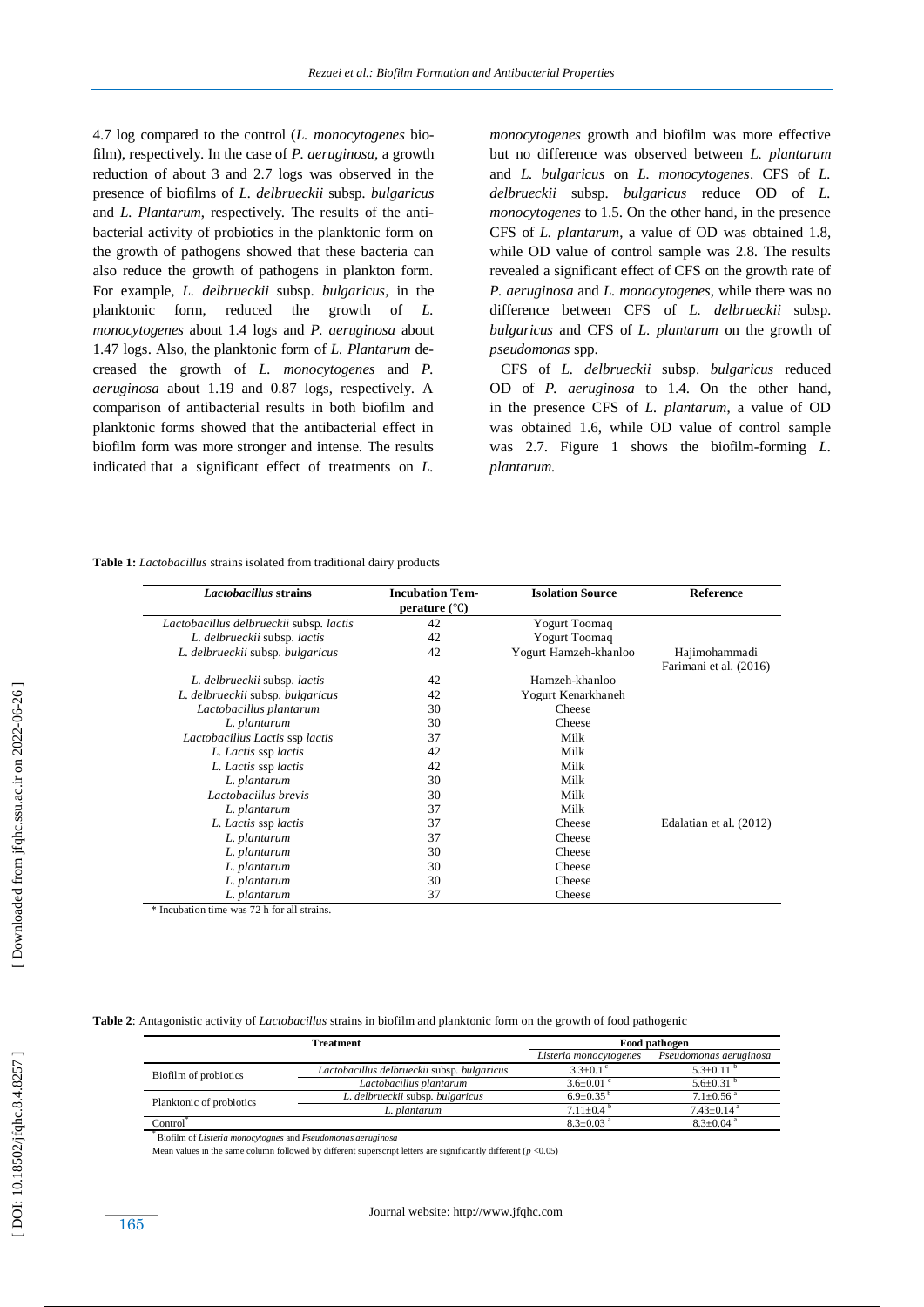

**Figure 1:** Scanning Electron Microscopy (SEM) images of biofilm -forming *lactobacillus plantarum* in De Man -Rogosa -Sharpe (MRS) agar medium in  $\times$ 100 and  $\times$ 10

## **Discussion**

 In recent years, several studies have investigated the ability of *Lactobacillus* strains biofilm formation ability and their antagonistic activity in different forms separately. In this study, the strains of LAB isolated from indigenous dairy products were examined, and their potential for biofilm production was measured. These strains were able to grow in the microplate and mature biofilm formation, and there was a slight difference in the biofilm density of the strains. Bujňáková and Kmeť (2012) reported that the four studied strains of *Lactobacillus fermentum* (*L. fermentum* 202, *Lactobacillus galinarum* 7001, *Lactobacillus rhamnosus* 183, and *L.plantarum* L2 -1) in the planktonic state have tremendous potential for inhibiting pathogenic pathogens such as *Escherichia coli* and *Salmonella* species also showed strong biofilm formation capacity at the same time. Kaur et al. (2018) showed that all the seven isolates of *Lactobacillus* spp. used in the study inhibited the biofilm formation of *Vib rio cholerae* by more than 90%. Speranza et al. (2020) showed that pathogenic cell loads were always lower in presence of biofilm *bifidobacterium longum* subsp. *infantis* and *Lactobacillus reuteri* as (6.5 –7 log CFU/cm 2 ). For *E. coli* O157:H7, a significant decrease (>1 –2 log) was recorded; for *L. monocytogenes*, *Staphylococcus aureus*, and *Salmonella enterica*, cell load reductions ranged from 0.5 to 1.5 log (Speranza et al., 2020) . Guerrieri et al. (2009) reported of the antilisterial activity in biofilms developed in a small -scale model by two LAB bacteriocin producers (*L. plantarum* 35d, *Enterococcus casseliflavus* IM 416K1) and by two nonproducers (*L. plantarum* 396/1, *Enterococcus faecalis* JH2 -2) against *L. monocytogenes* NCTC 10888. The LAB biofilms showed the capability to influence the survival and the multiplication of the pathogen with differences among the strains. *L. plantarum* 35d displayed

the highest efficacy reducing *L. monocytogenes* by 5.4 log in the planktonic population (Guerrieri et al., 2009). Aoudia et al. (2016), reported biofilms of *L. plantarum* and *Lactobacillus fermentum* strains have high ability to control pathogens. However, in most cases, a simultaneous comparison has not been performed. Another aim of this study was to investigate the antibacterial properties of biofilm and compare it with planktonic and supernatant states. The result showed that both strains inhibited the growth of food pathogens, but this property and antibacterial effect were more stronger and more intense in the biofilm model. Guerrieri et al. (2009), reported the biofilm produced by different strains of *Lactobacillus* has the ability to reduce the survival and growth of *L. monocytogenes* and *P. aeruginosa* . One reason can be attributed to the strong and stable structure of the biofilm, in which probiotics are more viable and have a larger population, so they produce more lactic acid and have a stronger effect (Mirnejad et al., 2013). Recent studies showed that biofilm growth has an antibacterial effect against pathogens, even though this phenomenon is strain -specific. So, the mechanism of action may be different. Lactic acid, bacteriocin, and hydrogen peroxide may be involved independently or may create a cumulative effect (Pereira and Heman Castro Gómez, 2007). In the study of Guerrieri et al. (2009), the LAB biofilms showed the highest efficacy reducing *L. monocytogenes* and this effect can be partly related to bacteriocins. CFS also has a good inhibitory effect on inhibiting the growth of pathogens due to its high volume of bacteriocin compounds and lactic acid released from the body of probiotics (Leccese Terraf et al., 2012). According to the results, probiotic bacteria can be considered as a good candidate for inhibiting the growth of food pathogens (Kawarai et al., 2007) .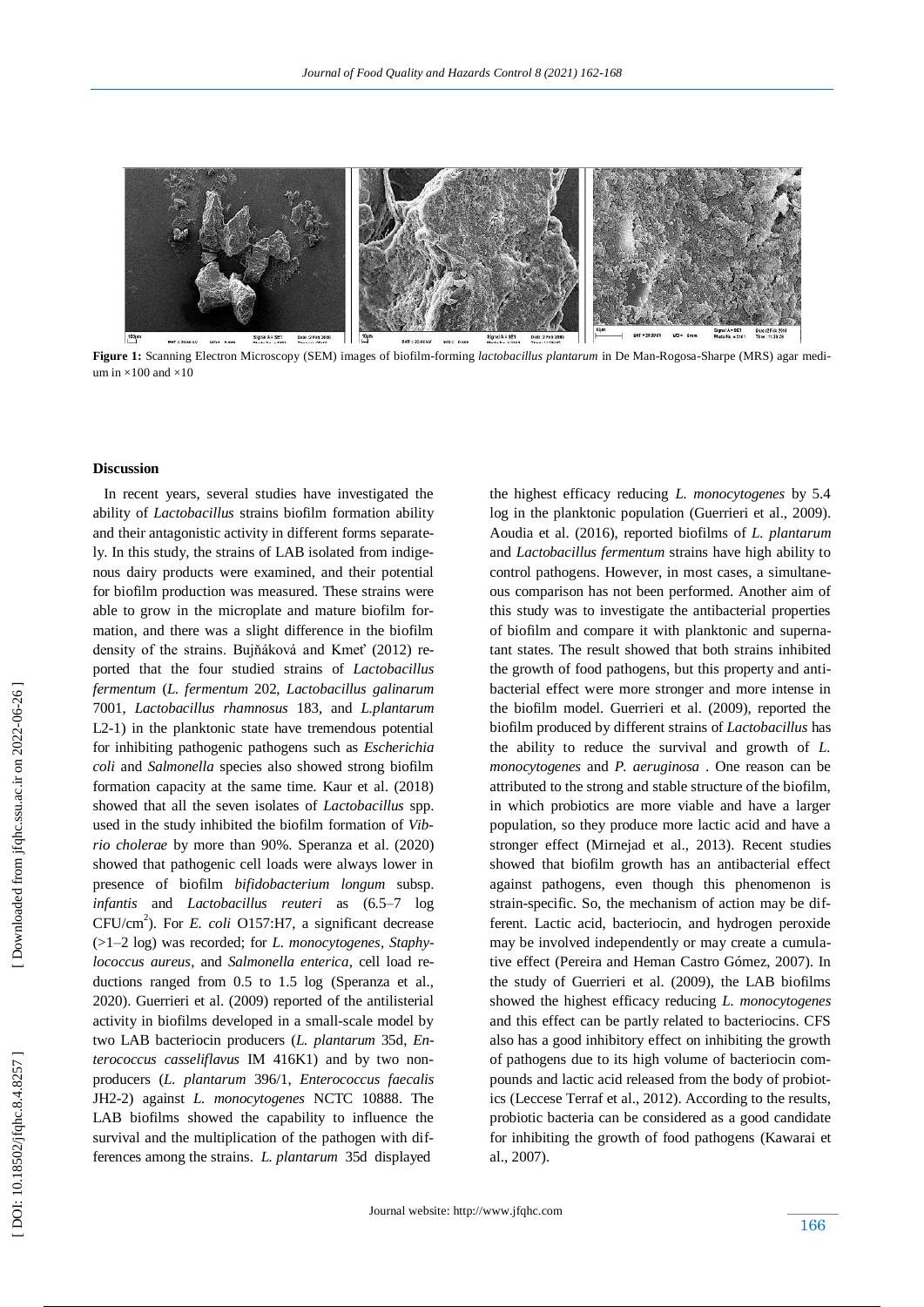Numerous studies have been conducted to examine the antibacterial effects of probiotic bacteria in forming planktonic and biofilm on a variety of food pathogens, most of which point to the unparalleled power of probiotics in inhibiting pathogens. The results of Mirnejad et al. (2013) study showed strong antibacterial activity of *Lactobacillus casei* against *Shigella sonnei* and *Shigella flexneri.* Besides, the good antibacterial activity of *Lactobacillus* strains that isolated from local traditional fermented products was reported against *Bacillus cereus*. Consequently, another achievement of this study is the use of these identified bacteria as starters in the food industry and as anti -biofilm compounds in the places where food pathogens have problems with biofilm production, such as problems caused by *Pseudomonas* in water reservoirs (Hall -Stoodley et al., 2004).

 Recently, one of the most important challenges in the probiotic manufacturing industry is protecting them against internal and external stresses and maintaining them. Thus, several techniques have been developed to protect them in recent years. Compared to existing conventional methods such as encapsulation, granulation, and trapping (Afzaal et al., 2019). Compared to existing conventional methods such as encapsulation, granulation, and trapping; the use of biofilm as a simple, inexpensive, natural, and ideal protection method can lead to a great change in the relevant industries. In this regard, paying attention to local and indigenous strains as genetic resources and considering their phylogenetic relationship with the microbiome of human communities should be considered as a priority (Iravani et al., 2015) .

## **Conclusion**

 The present study had two main achievements; firstly, indigenous dairy was found to be a powerful source of biofilm -producing probiotic bacteria; secondly, these bacteria as *L. delbrueckii*, *L. plantarum*, *L. delbrueckii* subsp. *lactis*, *L. brevis*, and *L. Lactis* subsp *lactis* have strong antagonistic properties and can retain this property in biofilm form. So, they can be used for multiple purposes and can create the necessary protective effects through producing the biofilm. Finally, the product is preserved by producing bacteriocin compounds.

## **Author contributions**

 A.S. created the original idea; Z.R. and S.K. expanded the idea; Z.R. carried out the experiments; A.S. and S.K. directed the project. All authors analyzed and interpreted the data and contributed to the writing of the manuscript. All authors read and revised the final manuscript.

#### **Conflicts of interest**

 All the authors declared that this is no conflict of interest in the study.

#### **Acknowledgements**

 This research is the result of a Ph.D. thesis with code 44721, Faculty of Veterinary Medicine, Ferdowsi University of Mashhad, Mashhad, Iran. The authors express their gratitude.The authors would like to thank the Faculty of Veterinary Medicine, Ferdowsi University of Mashhad for providing raw material and for financial support and providing the facilities that make this project possible **.**

## **Reference s**

- Afzaal M., Saeed F., Arshad M.U., Nadeem M.T., Saeed M., Tufail T. (2019). The effect of encapsulation on the stability of probiotic bacteria in ice cream and simulated gastrointestinal conditions. *Probiotics and Antimicrobial Proteins*. 11: 1348 - 1354. [DOI: 10.1007/s12602-018-9485-9]
- Aminnezhad S., Kasra -Kermanshahi R. (2014). Antibiofilm activity of cell -free supernatant from *Lactobacillus casei* in *Pseudomonas aeruginosa*. *Feyz, Journal of Kashan University of Medical Sciences*. 18: 30 -37. [Persian with English abstract]
- Aoudia N., Rieu A., Briandet R., Deschamps J., Chluba J., Jego G., Garrido C., Guzzo J. (2016). Biofilms of *Lactobacillus plantarum* and *Lactobacillus fermentum*: effect on stress responses, antagonistic effects on pathogen growth and immunomodulatory properties. *Food Microbiology*. 53: 51 -59. [DOI: 10.1016/j.fm.2015.04.009]
- Bujňáková D., Kmeť V. (2012). Functional properties of *Lactobacillus* strains isolated from dairy products. *Folia Microbiologica*. 57: 263 -267. [DOI: 10.1007/s12223 -012 - 0121-x]
- Chen Q., Sa R., Jia J., Xu R. (2017). Research on biofilm formation ability of lactic acid bacteria under different conditions. *Advance Journal of Food Science and Technology*. 13: 77-82. [DOI: 10.19026/ajfst.13.3769 ]
- Di Ciccio P., Conter M., Zanardi E., Ghidini S., Vergara A., Paludi D., Festino A.R., Ianieri A. (2012). *Listeria monocytogenes*: biofilms in food processing. *Italian Journal of Food Science*. 24.
- Edalatian M.R., Habibi Najafi M.B., Mortazavi A., Mayo B. (2012). The biodiversity and evolution of lactic flora during ripening of the Iranian semisoft *Lighvan* cheese. *International Journal of Dairy Technology*. 65: 81 -89. [DOI: 10.1111/j.1471 - 0307.2011.00738.x ]
- Furukawa S. (2015). Studies on formation, control and application of biofilm formed by food related microorganisms. *Bioscience, Biotechnology, and Biochemistry*. 79: 1050 -1056. [DOI: 10.1080/09168451.2015.1018126]
- Guerrieri E., De Niederhäusern S., Messi P., Sabia C., Iseppi R., Anacarso I., Bondi M. (2009). Use of lactic acid bacteria (LAB) biofilms for the control of *Listeria monocytogenes* in a small-scale model. **Food Control.** 20: 861-865. [DOI: [10.1016/j.foodcont.2008.11.001](http://dx.doi.org/10.1016/j.foodcont.2008.11.001) ]
- Hajimohammadi Farimani R., Habibi Najafi M.B., Fazly Bazzaz B.S., Edalatian M.R., Bahrami A.R., Flórez A.B., Mayo B. (2016). Identification, typing and functional characterization of dominant lactic acid bacteria strains from Iranian traditional yoghurt. *European Food Research and Technology*. 242 *:* 517 - 526. [DOI: 10.1007/s00217-015-2562-3]